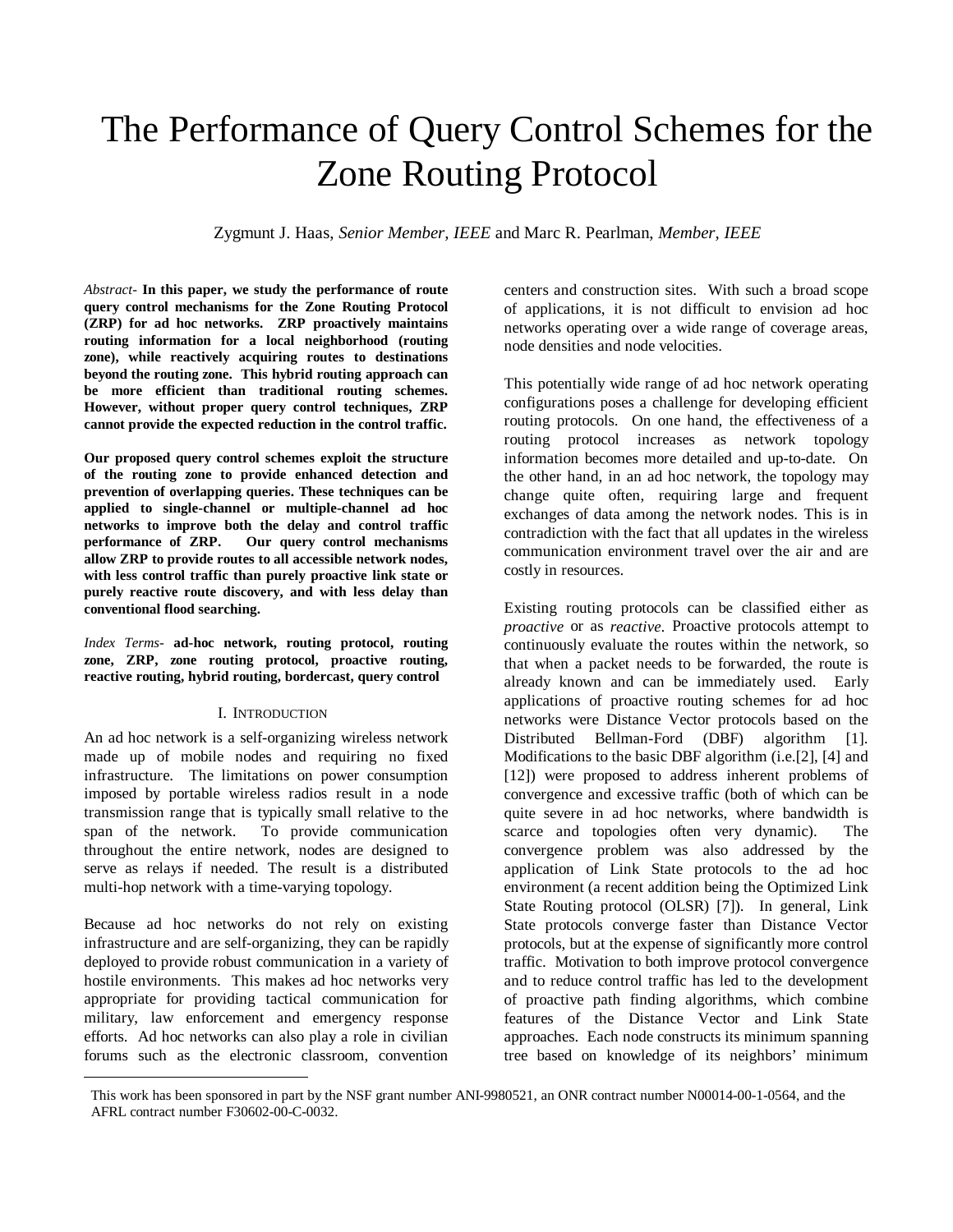spanning trees and the link costs to each neighbor. Realizations of the path finding algorithms, like the Wireless Routing Protocol (WRP) ([9] and [10]), are able to eliminate the "counting-to-infinity" problem and to reduce the occurrence of temporary loops, often with less control traffic than traditional Distance Vector schemes.

In contrast, reactive protocols invoke a route determination procedure on an *on-demand* basis. The reactive route discovery is usually based on a query-reply exchange, where the route query is flooded through the network to reach the desired destination. In the case of the Temporally Ordered Routing Algorithm (TORA) [11], the route replies are also flooded, in a controlled manner, distributing routing information in the form of directed acyclic graphs (DAGs) rooted at the destination. In contrast, the Dynamic Source Routing (DSR) [8] and Ad hoc On Demand Distance Vector (AODV) [13] protocols unicast the route reply back to the querying source, along a path constructed during the route query phase. In the case of DSR, the routing information is accumulated in the query packet and the complete sequence of nodes is returned to the source (to be used for source routing). AODV, on the other hand, distributes the discovered route in the form of next-hop information stored at each node in the route. The on-demand discovery of routes can result in much less traffic than standard Distance Vector or Link State schemes, especially when innovative route maintenance schemes are employed. However, the reliance on flooding may still lead to considerable control traffic in the highly versatile ad hoc networking environment.

The advantage of the proactive schemes is that route information is available when needed, resulting in little delay prior to data transmission. In contrast, reactive schemes may produce significant delay in order to determine a route when route information is needed, but not available.

Routing schemes, whether proactive or reactive, require some exchange of control traffic. This overhead can be quite large in ad hoc networks, where the topology frequently changes. Reactive protocols produce a large amount of traffic by effectively flooding the entire network with route queries. The combination of excessive control traffic and long route query response time rule out pure reactive routing protocols for real-time communication applications. Pure proactive schemes are likewise not appropriate for ad hoc networks, as they *continuously* use a large portion of the network capacity to keep the routing information current. Proactive protocols tend to distribute topological changes widely in the network, even though the creation/destruction of a new link at one end of the network may not be a significant piece of information at the other end of the network. Furthermore, since ad hoc network nodes may move quite fast, and as the changes may be more frequent than the route requests, most of this maintained routing information is never used! This results in further waste of the network capacity.

#### II. THE ZONE ROUTING PROTOCOL - A SHORT OVERVIEW

The behavior of purely proactive and reactive schemes suggest that what is needed is a protocol that initiates the route-determination procedure on-demand, but at limited search cost. Our protocol, the *Zone Routing Protocol (ZRP)* ([5] and [6])*,* is an example of such a hybrid reactive/proactive scheme. On one hand, it limits the scope of the proactive procedure only to the node's local neighborhood. As we shall see, the local routing information is frequently referred to in the operation of ZRP, minimizing the waste associated with the purely proactive schemes. On the other hand, the search throughout the network, although global, can be performed efficiently by querying selected nodes in the network, as opposed to querying all the network nodes. We proceed with an introduction of the routing zone concept and a brief overview of ZRP architecture.

#### *A. Routing Zones and Intrazone Routing*

In ZRP, a node proactively maintains routes to destinations within a local neighborhood, which we refer to as a *routing zone*. More precisely, a node's routing zone is defined as a collection of nodes whose minimum distance in hops from the node in question is no greater



Figure 1: A Routing Zone of Radius 2 Hops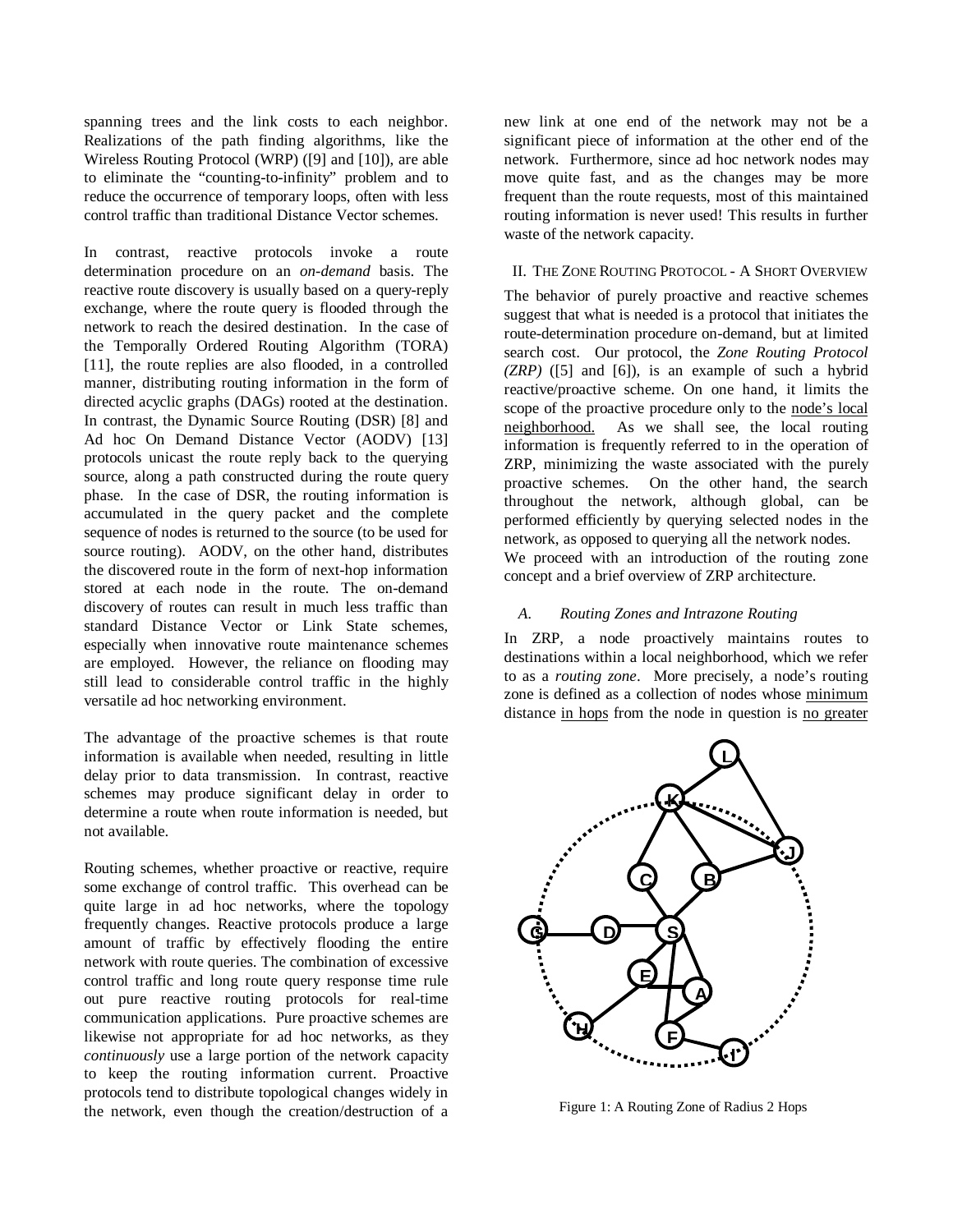than a parameter referred to as the *zone radius*. Note that each node maintains its own routing zone. An important consequence, as we shall see, is that the routing zones of neighboring nodes overlap.

Figure 1 illustrates the routing zone concept with a routing zone of radius 2 hops. This particular routing zone belongs to node S, which we refer to as the *central node* of the routing zone. Nodes A through K are members of S's routing zone. Node *L*, however, is three hops away from S, and is therefore outside of *S'*s routing zone. An important subset of the routing zone nodes is the collection of nodes whose minimum distance to the central node is exactly equal to the zone radius. These nodes are aptly named *peripheral nodes*. In our example, nodes G-K are peripheral nodes of node S. We typically illustrate a routing zone as a circle centered around the central node. However, one should keep in mind that the zone is not a description of physical distance, but rather nodal connectivity (hops).

The construction of a routing zone requires a node to first know who its *neighbors* are. A neighbor is defined as a node with whom *direct* communication can be established<sup>1</sup> (and is thus one hop away). Identification of a node's neighbors may be provided directly by the media access control (MAC) protocols, as in the case of polling-based protocols. In other cases, neighbor discovery may be implemented through a separate *Neighbor Discovery Protocol (NDP).* Such a protocol typically operates through the periodic broadcasting of "hello" beacons. The reception (or quality of reception) of a "hello" beacon can be used to indicate the status of a connection to the beaconing neighbor.

Neighbor discovery information is used as a basis for proactive monitoring of routing zones through the IntrAzone Routing Protocol (IARP). IARP can be derived from globally proactive link state routing protocols that provide a complete view of network connectivity (for example, the Shortest Path First OSPF). The base protocol needs to be modified to ensure that the scope of the route updates is restricted to the radius of the node's routing zone. In this paper, IARP is based on a simple, timer-based, link state protocol. To track the topology of ρ hop routing zones, each node periodically broadcasts its link state for a depth of ρ hops (controlled by a time-to-live (TTL) field in the update message).

## *B. Interzone Routing*

Whereas IARP maintains routes to nodes within the routing zone, the *IntErzone Routing Protocol (IERP)* is responsible for acquiring routes to destinations that are located beyond the routing zone. IERP uses a queryresponse mechanism to discover routes on demand.

IERP is distinguished from standard flooding algorithms by exploiting the structure of the routing zone, through a process known as *bordercasting*. Bordercasting is a packet delivery service that allows a node to efficiently send a message to its peripheral nodes. ZRP provides this service through a component called the Bordercast Resolution Protocol (BRP). In its simplest form, bordercasting *could* be implemented through network layer multicasting of messages to peripheral nodes. This approach prevents the routing protocol from accessing route query messages until they arrive at the edge of the routing zone. As we will show later, proper control of the route query process requires that the routing protocol monitor and relay query messages on a *hop-by-hop* basis. The network layer is used to deliver query messages to a set of downstream neighbors identified by the BRP.

An IERP route query is triggered at the network layer, when a data packet is destined for a node that does not lie within its routing zone<sup>2</sup>. The source generates a route query packet, which is uniquely identified by a combination of the source node's ID and request number. The query is then bordercast to all the source's peripheral nodes. Upon receipt of a route query packet, a node adds its ID to the query. The sequence of recorded node IDs specifies an *accumulated route* from the source to the current routing zone. $3$  If the destination does not appear in the node's routing zone, the node bordercasts the query to *its* peripheral nodes. If the destination is a member of the routing zone, a *route reply* is sent back to the source, along the path specified by reversing the accumulated route. As with standard flooding algorithms, a node will discard any replicated route query packet of a query that it has previously encountered.

An example of this *Route Discovery* procedure is demonstrated in Figure 2. The source node S prepares to send data to the destination D. S first checks whether D

<sup>&</sup>lt;sup>1</sup> The determination of a direct connection between two nodes is typically based on measurements of link quality, such as received signal power, bit error rate (BER), signal to interference ratio (SIR), link stability, etc. The application of the network often determines the minimal level of link quality to support a direct connection between two nodes.

<sup>&</sup>lt;sup>2</sup> Remember that a node knows the identity, distance to, and a route to all the nodes in its zone.

<sup>&</sup>lt;sup>3</sup> Because each node maintains a routing zone, interzone routes can be specified as a sequence of nodes separated by a distance equal to the zone radius.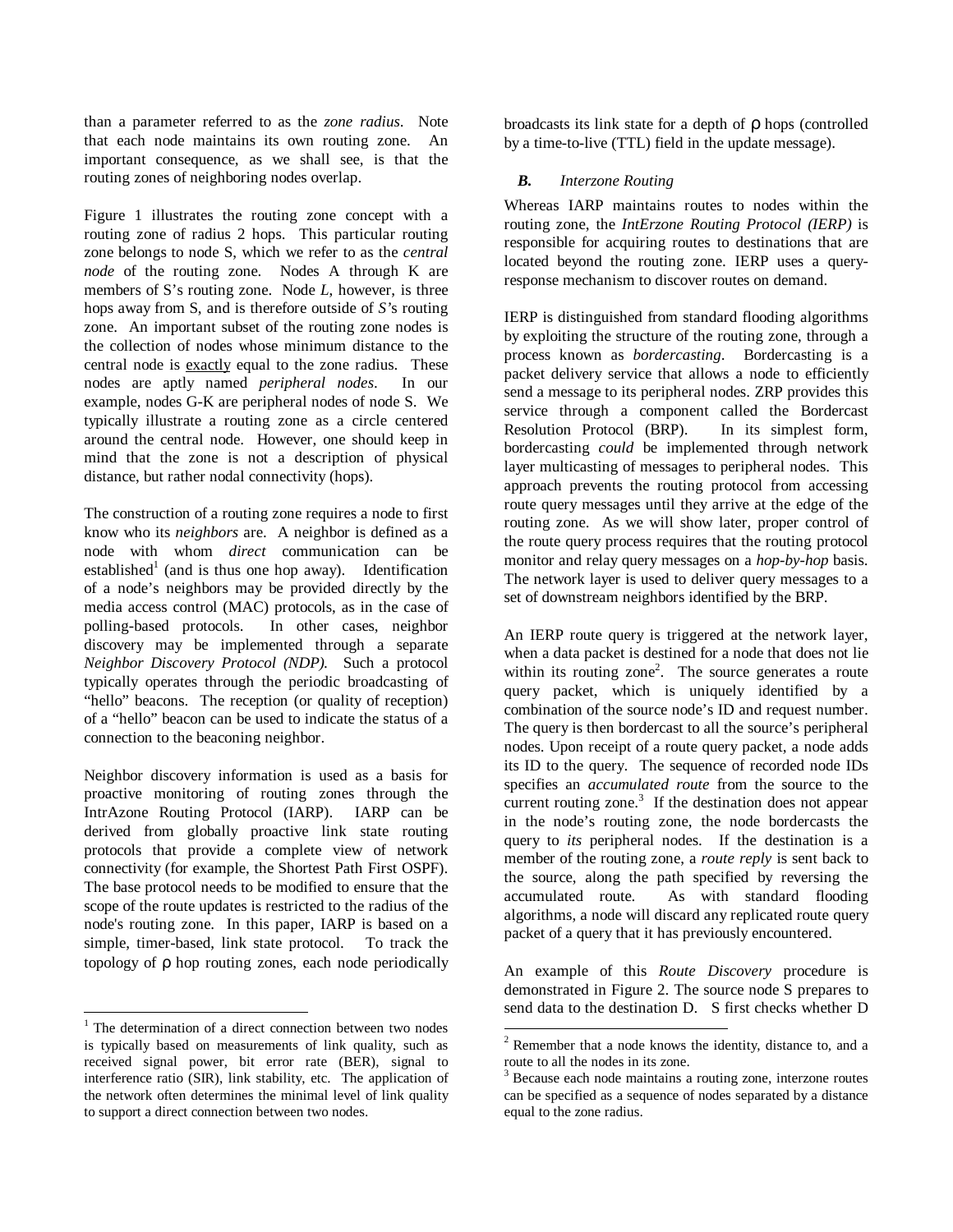is within its routing zone. If so, S already knows the route to node *D.* Otherwise, *S* sends a query to all its peripheral nodes (*C, G,* and *H).* Now, in turn, each one of these nodes, after verifying that *D* is not in its routing zone, forwards the query to its peripheral nodes. In particular, *H* sends the query to *B,* which recognizes *D* as being in its routing zone and responds to the query, indicating the forwarding path: *S-H-B-D.*



Figure 2: An Example of IERP Operation

A nice feature of this route discovery process is that a single route query can return multiple route replies. The quality of these returned routes can be determined based on hop count (or any other path metric<sup>4</sup> accumulated during the propagation of the query). The best route can be selected based on the relative quality of the route (i.e. choose the route with the smallest hop count, or shortest accumulated delay).

## *C. Constructing the Bordercast Tree*

In ZRP, efficient route discovery is based on routing zone based packet delivery service called bordercasting. Rather than blindly *broad*casting a route query from neighbor to neighbor, *border*casting allows the query to be directed outward, via multicast, to a set of surrounding peripheral nodes. Execution of a bordercast requires construction of a bordercast tree, from which packet forwarding instructions for each tree member can be extracted. Since a complete bordercast tree extends from a root node to all its peripheral nodes, only the root has sufficient topological knowledge to construct this tree. This implies that the root constructs its bordercast tree on behalf of all tree members, appending forwarding instructions to the route query packet (figure 3a). This

 $\overline{a}$ 

*root directed* approach adds a per packet overhead that increases more than linearly with the zone radius. The increased query packet length works against the expected reduction in query packets, obscuring the benefits of a hybrid proactive/reactive routing strategy.



Figure 3a: Root Directed Bordercast (RDB)

In order to support a *distributed* bordercast, an interior member of a bordercast tree must be able to independently reconstruct that bordercast tree. To achieve this, each node must proactively track the topology of a region that extends beyond its own routing zone, and encompasses all routing zones for which it is an interior member. Specifically, if an interior bordercast tree member (up to ρ-1 hops from the tree's root node) is to construct the entire  $ρ$  hop tree, then that node needs to proactively track the topology of a  $\rho + (\rho - \rho)$ 1) = 2ρ-1 hop *extended routing zone* (figure 3b). Maintaining an extended routing zone adds extra load to the proactive IARP, but preserves the expected savings in reactive route discovery (IERP) traffic. Thus, the distributed bordercast upholds the desired overhead

<sup>4</sup> Typical path metrics include hop count, delay, capacity, etc.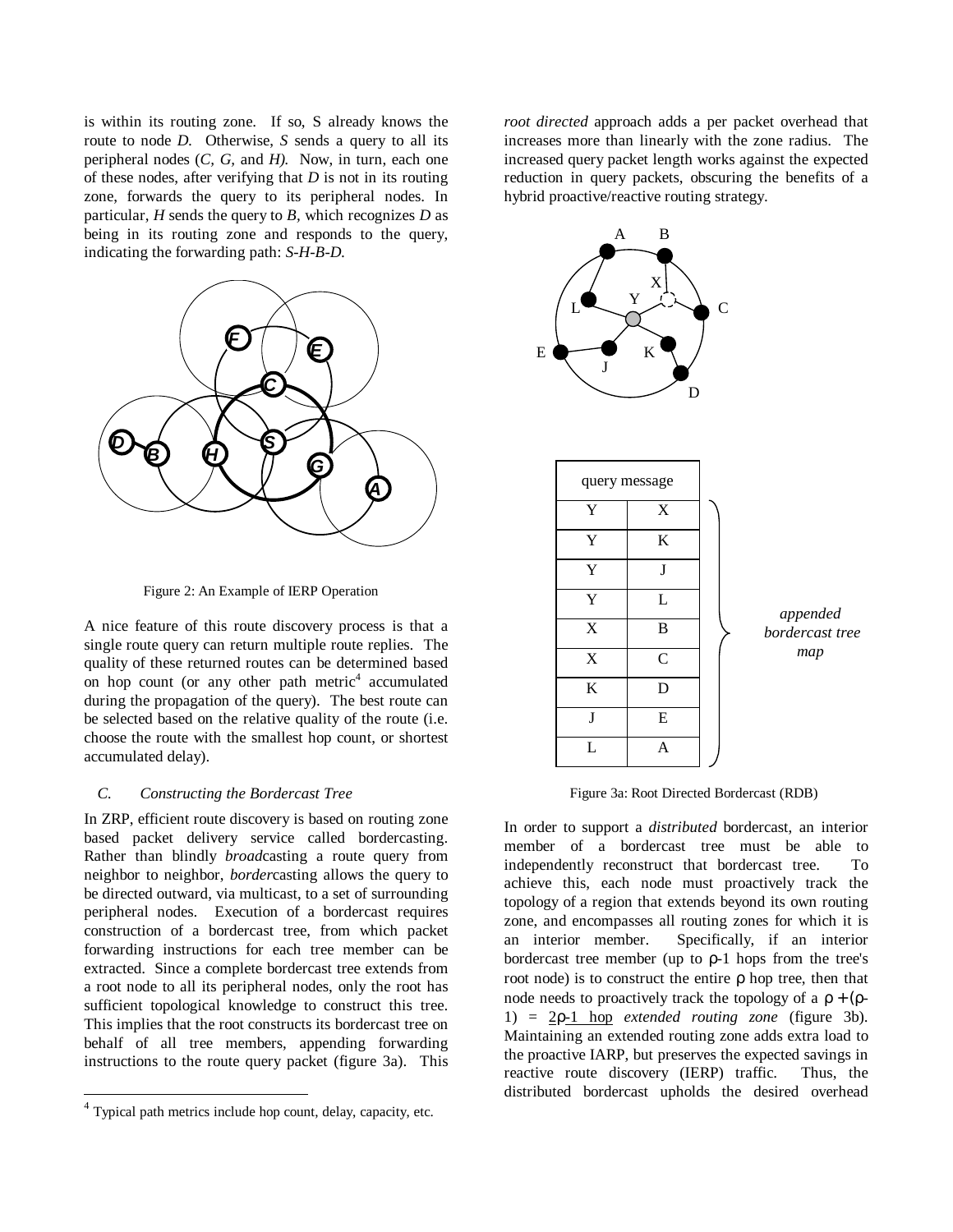tradeoff between locally proactive and globally reactive routing components.



Figure 3b: Distributed Bordercast (DB)

## D. *ZRP Architecture*

 $\overline{a}$ 

The relationship between ZRP component protocols is illustrated in Figure 4. The proactive maintenance of the routing zone topology is performed by IARP, through exchange of route update packets. Route updates are triggered by the MAC-level NDP<sup>5</sup>, which notifies IARP when a link to a neighbor is established or broken. IERP reactively acquires routes to nodes beyond the routing zone using a query-reply mechanism. IERP forwards queries using the BRP's bordercast packet delivery



Figure 4: ZRP Architecture

service. Bordercasting leverages IARP's up-to-date view of the local topology to efficiently guide route queries away from the query source. IERP also uses IARP's routing zone routes to respond to incoming route queries. The route responses are then relayed back to the query source through network layer unicast.

The relationship between IARP and IERP may, at first, give the impression that ZRP is a hierarchical routing protocol. In fact, ZRP bears only a superficial resemblance to such protocols. Hierarchical routing relies on the strategic assignment of gateways or landmarks[16] to establish a hierarchy of subnets for the entire network.<sup>6</sup> Access to a subnet is provided through that subnet's assigned gateway or landmark. As a result, two nodes that belong to different subnets must send their communication up the hierarchy to a subnet that is common to both nodes. This constraint often leads to sub-optimal routes. In contrast, access to a ZRP routing zone is provided not through a single gateway or landmark, but through the "best" of the multiple peripheral nodes that define the extent of the zone. Communication beyond a routing zone is passed *across* overlapping routing zones in a peer-to-peer manner, rather than up to a higher tier with broader coverage. As a result, the routing inefficiencies associated with hierarchical routing protocols are avoided in ZRP, permitting optimal routing to a destination. Furthermore, this results in an increase in the reuse of the wireless spectrum. In this sense, it is more accurate to categorize ZRP as a flat rather than a hierarchical routing protocol.

#### III. QUERY CONTROL MECHANISMS

ZRP is based on the idea that querying can be performed more efficiently than flooding by directing route requests to target peripheral nodes. However, because neighboring routing zones heavily overlap, each node may forward a route request multiple times, resulting in more control traffic than flooding. To prevent this from happening, the query termination and query forwarding strategies used in traditional flooding algorithms need to be properly extended for use in the routing zone architecture.

In order to understand the cause of the ZRP control traffic problem, it is important to stress one of the key features of the routing zone: when a node bordercasts a

 $\overline{a}$ 

 $<sup>5</sup>$  If a neighbor discovery service is not provided by the MAC</sup> layer, then ZRP will provide its own neighbor discovery.

<sup>6</sup> Gateways or landmarks must be assigned in such a way that every node is able to access every level of the hierarchy. Furthermore, in order to guarantee communication between any two network nodes, there must be a "top" subnet or landmark which is accessible / visible by all network nodes.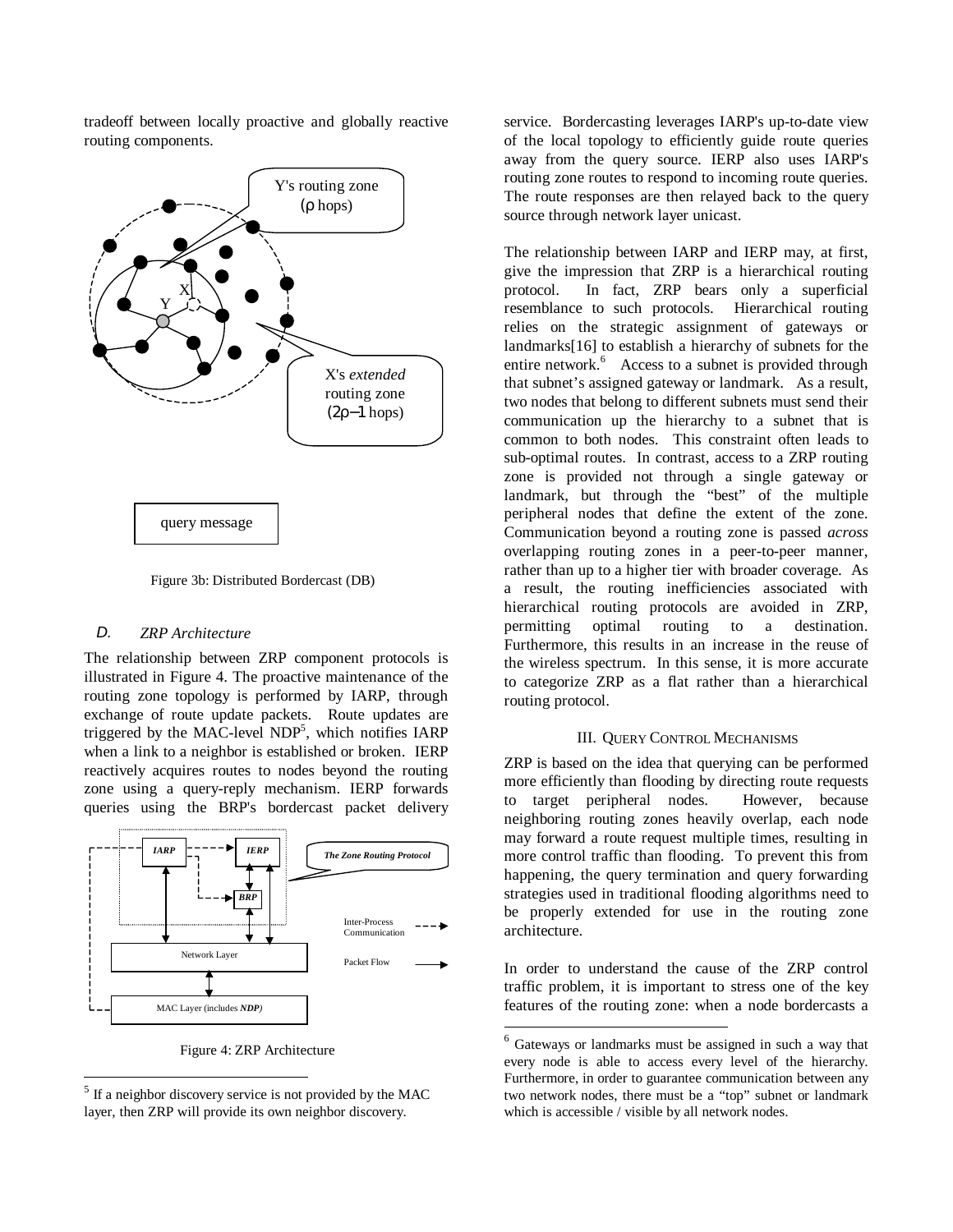query, the node's entire routing zone is effectively covered by the query. From this perspective, excess route query traffic is the result of query messages returning to covered *zones* (as opposed to *nodes*, in the case of simple flood searching). Thus, the design objective of query control mechanisms should be to reduce route query traffic by directing query messages outward from the query source and away from covered routing zones (Figure 5).



Figure 5: Guiding the search in desirable directions

In this section, we introduce a collection of query control mechanisms that meet the basic design objectives. Through advanced query detection and knowledge of the local topology, each node is able to identify surrounding regions that have already been covered by the query. Nodes can steer queries away from those areas by early termination of stray messages, encouraging the search to proceed outward. In some cases, delaying the early termination processing for a random period of time provides a valuable opportunity to detect recent additions in query coverage.

## *A. Query Detection (QD1/QD2)*

Redundant querying occurs when a query message reappears in the routing zone of a node that has already bordercast the query. Preventing query overlap depends on the ability of nodes to detect local query relaying activity. Clearly, a bordercasting node is aware that its own zone has been queried. If the query message were relayed from a bordercasting node to its peripheral nodes via IP, the query would travel through the routing zone, undetected by ZRP. By using the BRP to direct the query, hop by hop along bordercast trees, all relaying nodes in the tree are able to detect the query (QD1). In single-channel networks, it is possible for queries to be detected by *any* node within the transmission range of a relaying node. This extended query detection capability (QD2) can be implemented by means of IP and MAC layer broadcasts.



Figure 6 illustrates both levels of advanced query detection. In this example, node Y bordercasts to peripheral nodes A-E. The intermediate relaying nodes (J,K,L and X) are able to detect the query through QD1. Using QD2 "eavesdropping", node N is able to detect J's query transmission, even though N does not belong to Y's bordercast tree. QD2 offers a high level of query detection, but does not guarantee that the entire routing zone will be informed. In this example, node M does not overhear the query message and is thus unaware that node M's routing zone is covered by the query.

At a minimum, the query detection scheme needs to record the query source node's address and query id in a *Query Detection Table*. This {source, id} pair is sufficient to uniquely identify all queries in the network. Other query control mechanisms may require QD to record additional information contained in the route query packet. Of particular importance is the ID of the node that most recently bordercast the query. As we will see in the next section (ET), this information provides valuable insight into the local coverage of the query,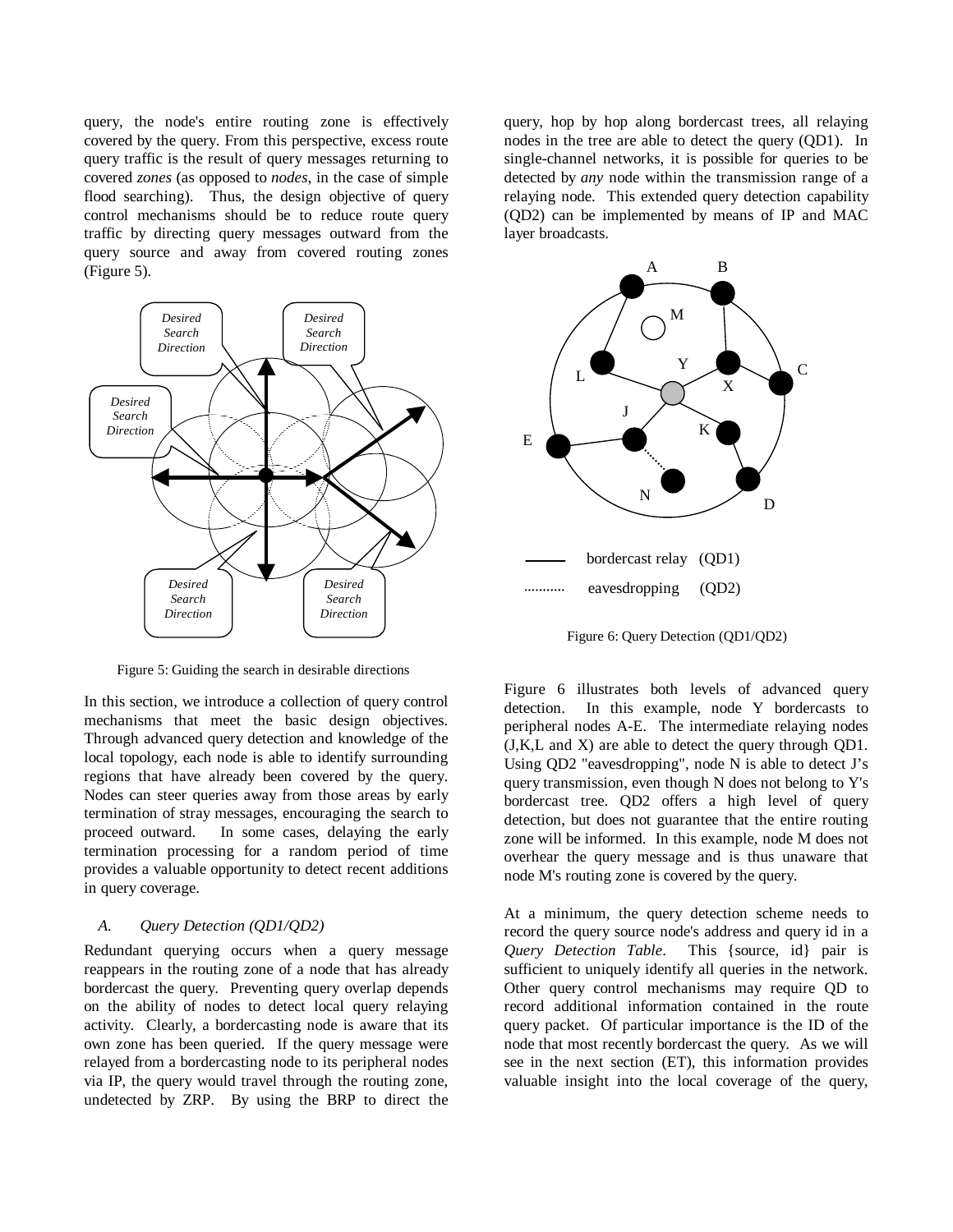which can be used to terminate or prevent redundant queries.

# B. *Early Termination (ET)*

When a node bordercasts a query, all nodes within its routing zone are effectively covered by the query. Any further query messages directed into this region are redundant and represent a potential inefficiency of bordercasting. In general, it is not be possible to guide the query perfectly outward into uncovered regions of the network. Fortunately, information obtained through advanced query detection (QD1/QD2), combined with knowledge of the local topology, can support "Early Termination" (ET) of many query messages that otherwise would stray inward.



- interior nodes of bordercasters
- peripheral nodes of bordercasters relayed to by X
- O "uncovered" nodes

Figure 7: Early Termination (ET)

When a node relays a query along a bordercast tree bordercast tree, it can safely prune any downstream branches leading to peripheral nodes *inside* covered regions of the network (i.e. interior routing zone members of nodes that already have bordercast the query). The relaying node can use the known topology of its extended routing zone (or standard routing zone plus cached bordercast trees, in the case of root directed bordercast) to identify the *interior* routing zone members of each previously bordercast node in the Detected Queries Table. Furthermore, the relaying node can prune a peripheral node if it has already relayed the query downstream to that peripheral node. Relaying the same query message to a peripheral node for a second time would not add to the overall query coverage<sup>7</sup>.

The ET mechanism is demonstrated in Figure 7. Node X first receives a query message to relay for bordercasting node Y. X takes advantage of its extended routing zone and QD to identify all Y's interior routing zone nodes as being covered. X then reconstructs Y's bordercast tree (again, based on the extended routing zone) and relays the query message to two downstream peripheral nodes. These downstream peripheral nodes are also considered by X to be covered. Later, X receives a second copy of the query to relay on behalf of bordercasting node Z. As before, X identifies the interior nodes of Z's routing zone and reconstructs Z's bordercast tree. According to Z's bordercast tree, X should relay the query to two of Z's peripheral nodes. However, X recognizes that both peripheral nodes have already been covered (one is an interior member of Y's routing zone, and the other is a peripheral node of Y's routing zone that was already relayed to by  $X$ ). Based on the ET criteria, node  $X$  can prune both peripheral nodes from the bordercast tree and safely discard the query.

# C. *Random Query Processing Delay (RQPD)*

When a node initiates a bordercast to its peripheral nodes, the node's routing zone is instantly covered by the query. However, it takes some finite amount time for the query to make its way along the bordercast tree, and be detected through the QD mechanisms. During this bordercast propagation window, the routing zone is vulnerable to query overlap from nearby bordercasts. Although this window of vulnerability is not very large, it can be a real problem when nearby nodes initiate bordercasts at roughly the same time. This is common, especially in single channel networks, when neighboring peripheral nodes receive a query message and simultaneously re-bordercast the message farther out into the network.

This problem of "simultaneous" bordercasts can be addressed by spreading out the bordercasts with a Random Query Processing Delay (RQPD). Specifically, each bordercasting node schedules a random delay prior to bordercast tree construction and early termination (ET). During this time, the waiting node benefits from the opportunity to detect the added query coverage from

<sup>&</sup>lt;sup>-</sup>  $^7$  A proof of ZRP correctness with these early termination criteria can be found in [6]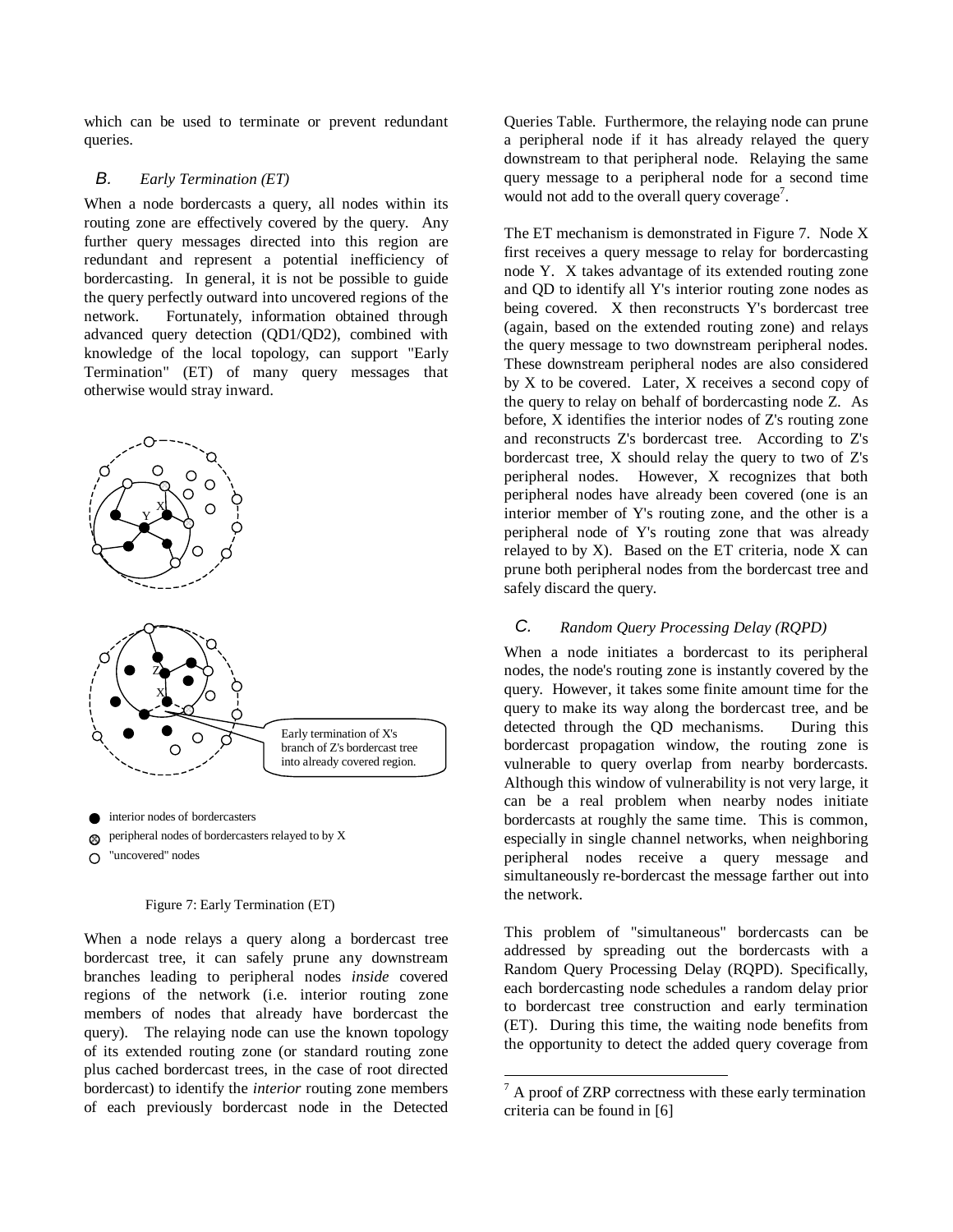earlier bordercasting nodes. This, in turn, promotes a more thorough pruning of the bordercast tree (through ET) when it is time for the waiting node to bordercast. Increasing the average RQPD can significantly improve performance, up to a point. Once the bordercast times are sufficiently spread out, further increases in delay have a negligible impact on query efficiency.



Figure 8: Random Query Processing Delay (RQPD)

The benefit of RQPD is shown in figure 8. Nodes X and Y are peripheral nodes that share a common upstream neighbor in the zone's bordercast tree. Assuming neither node is pruned from the bordercast tree through ET, X and Y will receive the route query at approximately the same time. Without RQPD, X and Y will both proceed to bordercast the query to their peripheral nodes. Only later will both nodes determine (via QD) that their bordercasts were redundant. However, when RQPD is applied, X and Y each "back off" a random period of time with sufficiently large mean. In this case, X schedules its bordercast far enough in advance of Y, allowing Y to detect X's bordercast before launching its own. X then applies this detected query information to prune its remaining downstream peripheral nodes (since they all lie inside of Y's routing zone).

The use of RQPD does not necessarily result in extra route discovery delay. Many route discovery protocols use random pre-transmission jitter to dilute the "instantaneous" channel load of neighboring query retransmissions. This forwarding jitter may be scheduled any time between query packet reception and query packet retransmission. In particular, a forwarding jitter scheduled after packet reception and before bordercast tree construction / ET effectively serves as RQPD.

## IV. EVALUATION OF ZRP

The performance of ZRP was evaluated based on simulations of mobile ad hoc networks, over a range of routing zone radii (ρ), from purely reactive routing ( $ρ =$ 1 hop) to purely proactive routing ( $\rho \rightarrow \infty$  hops). Performance was gauged by measurements of control traffic generated by ZRP and the average response time of the reactive route discovery process.

Measurements of control traffic are reported in terms of control traffic packets. The overall ZRP control traffic is viewed as the sum of the transmitted NDP neighbor discovery beacons, IARP route update packets and IERP request/reply packets. The delay performance of ZRP is reflected by the initial route acquisition delay for each destination node. Delay is evaluated under low load network conditions, for a representative scenario of mobile speed  $v = 25$  [m/s] and route query rate  $R_{query} =$ 1.0 [query/sec]. In the low load scenario, the amount of application traffic is negligible in comparison to ZRP control traffic. Application traffic is sent in packets of 1000 [bits] and is given low transmission priority relative to our routing control traffic.

Our simulated network consists of 200 mobile nodes, whose initial positions are chosen from a uniform random distribution over an area of 1000 [m] by 1000 [m]. All nodes move at a constant speed, *v*, with an initial direction,  $\theta$ , which is uniformly distributed between 0 and  $2\pi$ . When a node reaches the edge of the simulation region, it is reflected back into the coverage area, by setting its direction to -θ (horizontal edges) or  $\pi$ - $\theta$  (vertical edges). The magnitude of the velocity is not altered.

In the absence of a packet collision, we assume that background channel interference and receiver noise limit the transmission range of packets and busy tones to a physical radius of  $d_{xmit} = 100$  [m]. Within a range of *dxmit*, the average power of the desired signal (and resulting average SIR) rapidly increase to support reliable packet transmission. As significant improvements can be realized through the addition of error control coding, we approximate the rapid increase of packet reliability by a simple threshold packet delivery model: O*nce access to the channel has been established*, a packet can be

 <sup>8</sup> Direction is measured as an angle relative to the positive xaxis.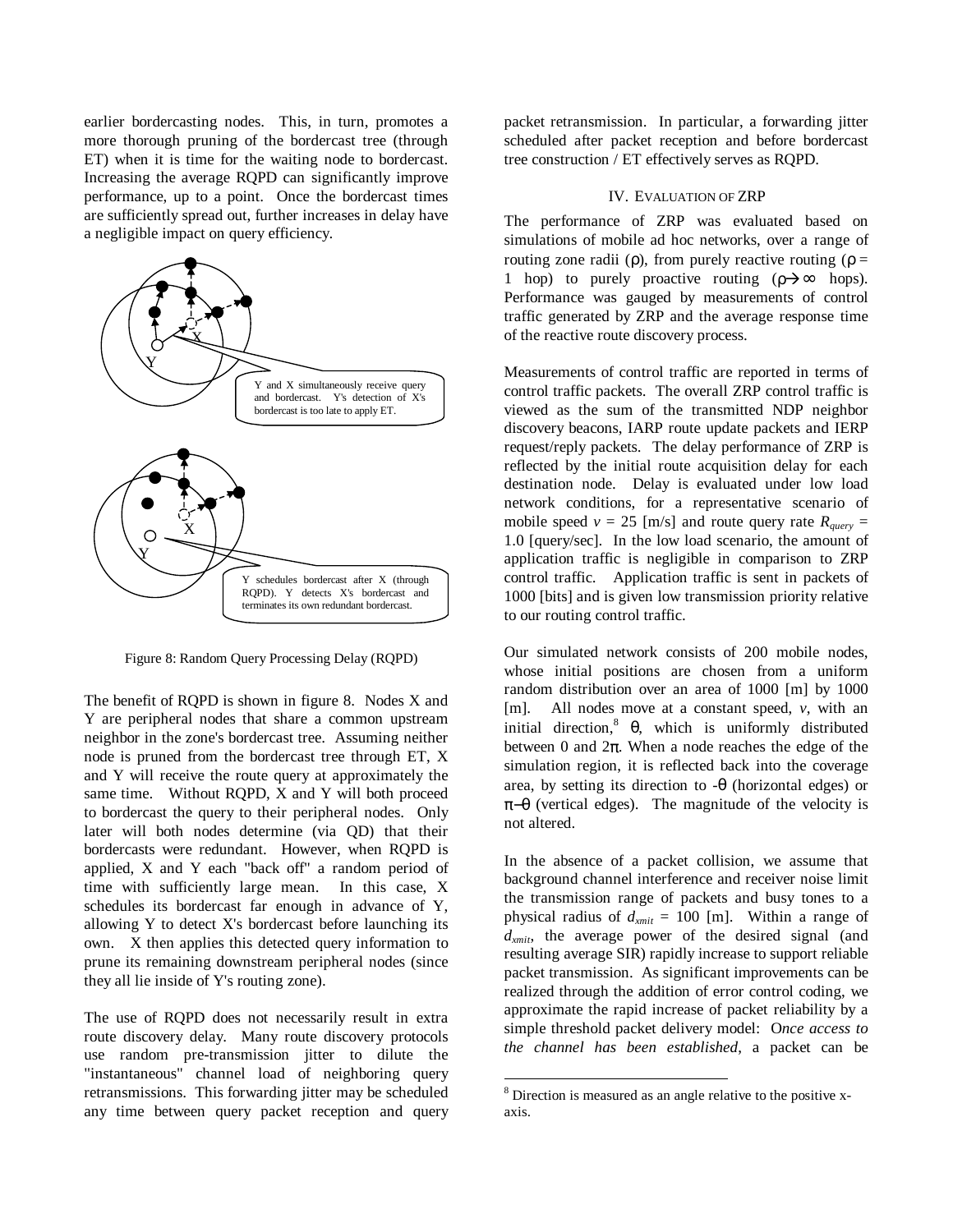delivered (error-free) to any receiver within *dxmit* from the transmitting node. Receivers farther than *dxmit* from the transmitting node will not receive the packet.

In our single channel networks, nodes contend for the channel based on the Dual Busy Tone Multiple Access (DBTMA) protocol [3]. Prior to transmitting a data packet, a node secures access to the channel through an RTS/CTS handshake (performed on a separate control channel). After completing the RTS/CTS handshake, the transmitter sends the data packet, while simultaneously activating a *transmit busy tone*. The intended receiver, in turn, activates a separate *receive busy tone* as soon as this data transmission is detected. The dual busy tones are used to block attempts by neighboring nodes to access a channel already in use. In particular, the transmit busy tone prevents neighbors of the transmitter from accepting incoming RTS requests. Likewise, the receive busy tone prevents the receiver's neighbors from initiating the RTS/CTS handshake. This effectively prevents the "hidden terminal problem" associated with wireless channel access. In addition, DBTMA inherently avoids the "exposed terminal problem", by permitting neighboring nodes to transmit data simultaneously to different (and available) receivers.

In contrast to the single channel networks, we assume that channel access in our multiple channel networks is contention free. The underlying media access control is responsible for assigning each incoming/outgoing link a locally unique channel (frequency, time slot, code) to avoid channel contention. Although there are no packet collisions, retransmissions are still possible, as a receiving node may be busy receiving or transmitting another packet.

Neighbor discovery is based on the reception of HELLO beacons that are unreliably broadcast at the MAC layer. These short beacons (containing only source address) are transmitted at random intervals of mean *Tbeacon*. *T*beacon is inversely proportional to the relative node speed  $(T_{beacon} = (d_{xmit}/20)/v)$ , so networks with different mobility experience the same acceptable level of neighbor connectivity (subject to available bandwidth). Neighbor connectivity is determined by the reception of the HELLO beacons. If a new beacon fails to arrive within  $2 \cdot T_{beacon}$  of the most recent beacon, a link failure is reported. Because the links are bi-directional, the need for a more complex HELLO $\rightarrow$ I-HEAR-YOU packet exchange is eliminated. Furthermore, we assume that neighbor discovery beacons are given highest transmission priority and are not destroyed by collisions.  $= (d_{xmit}/20)/v$  ),

This prevents the inaccurate reporting of link failures for the allowed 2⋅*Tbeacon* window.

The ZRP evaluation was performed using a custom-built event driven simulator. Simulations were run on 50 randomly distributed network configurations, each for a duration of 125 seconds. No data was collected for the first 5 seconds of the simulations to avoid measurements before the initial intrazone route discovery process stabilized. IARP traffic is generated based on changes in link status detected by the neighbor discovery protocol. IERP route queries are triggered at a rate of *Rquery*, for destinations selected from a uniform random distribution of all nodes outside of the querying node's routing zone. These route queries represent both the initial query performed at the beginning of a session and subsequent queries due to reported route failures.

| Parameter             | Symbol              | Value               |  |  |
|-----------------------|---------------------|---------------------|--|--|
| Number of nodes       | N                   | 200                 |  |  |
| Network coverage area | А                   | 1000 [m] x 1000 [m] |  |  |
| Transmission radius   | $d_{\textit{smit}}$ | $100$ [m]           |  |  |
| Transmission rate     | $R_{\text{rmit}}$   | $10.0$ [Mbps]       |  |  |

Table 1: Fixed Simulation Parameters

| Parameter             | Symbol              | Values                  |
|-----------------------|---------------------|-------------------------|
| Routing zone radius   |                     | $1-10$ [hops]           |
| Node speed            | ν                   | $10-75$ [m/sec]         |
| Beacon period         | $T_{\text{heacon}}$ | 20<br>xmit<br>ν         |
| IARP update period    | $T_{IARP}$          | $3 \cdot T_{beacon}$    |
| Mean route query rate | $R_{query}$         | $0.1-10.0$ [qry/s/node] |

Table 2: Variable Simulation Parameters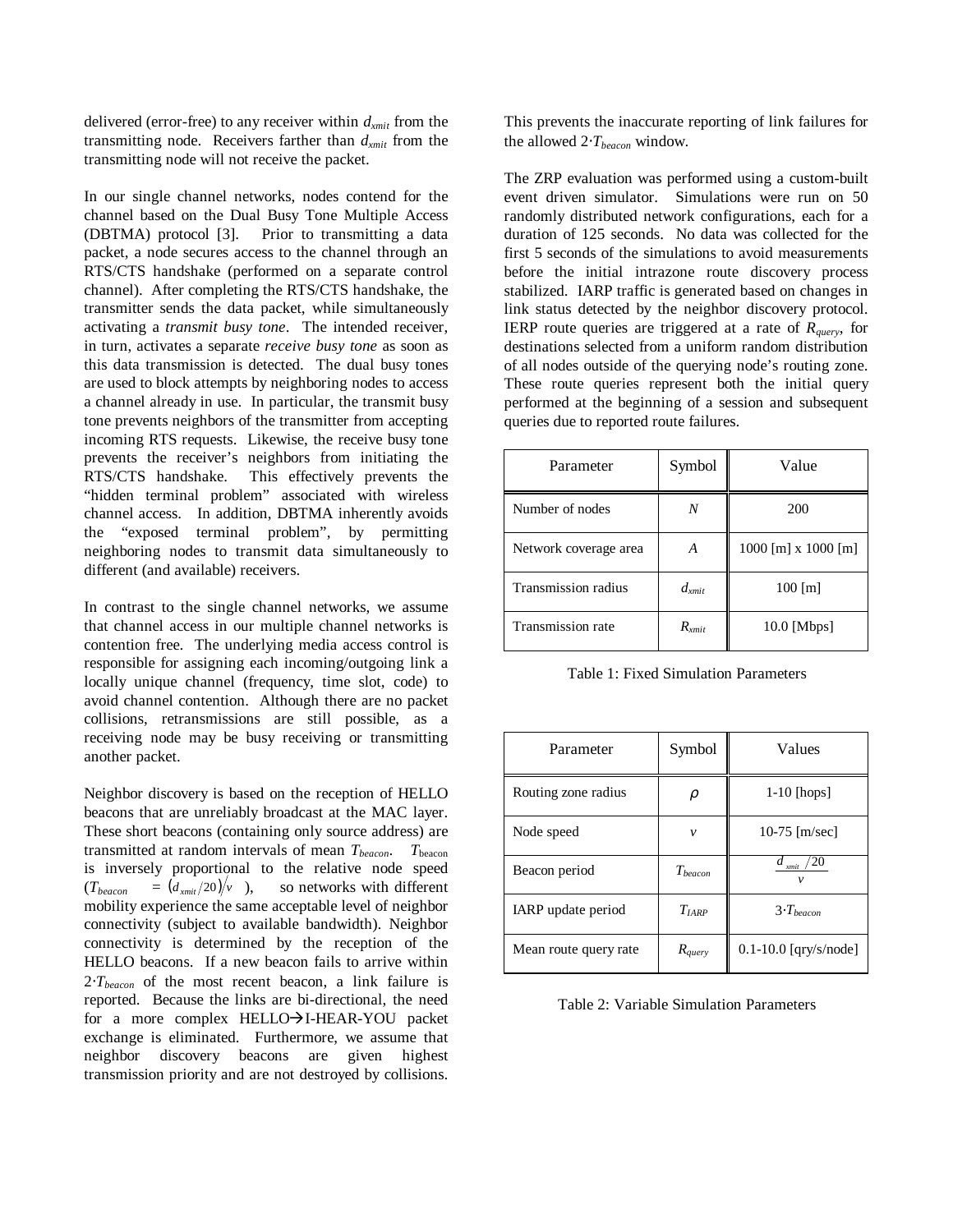|                                |                |                |               | Sin gle Channel |             | Multiple Channel |             |
|--------------------------------|----------------|----------------|---------------|-----------------|-------------|------------------|-------------|
| Advanced<br>Query<br>Detection | ET             | <b>RQPD</b>    | Bordercasting | Packets         | <b>Bits</b> | Packets          | <b>Bits</b> |
| N <sub>O</sub>                 | NO             | N <sub>O</sub> | Distributed   |                 |             |                  |             |
| N <sub>O</sub>                 | N <sub>O</sub> | N <sub>O</sub> | Root Directed |                 |             |                  |             |
| NO                             | N <sub>O</sub> | <b>YES</b>     | Distributed   |                 |             |                  |             |
| NO                             | N <sub>O</sub> | <b>YES</b>     | Root Directed |                 |             |                  |             |
| NO                             | <b>YES</b>     | NO             | Distributed   |                 |             |                  |             |
| NO                             | <b>YES</b>     | NO.            | Root Directed |                 |             |                  |             |
| N <sub>O</sub>                 | <b>YES</b>     | <b>YES</b>     | Distributed   |                 |             |                  |             |
| N <sub>O</sub>                 | <b>YES</b>     | <b>YES</b>     | Root Directed |                 |             |                  |             |
| QD1                            | N <sub>O</sub> | N <sub>O</sub> | Distributed   |                 |             |                  |             |
| QD1                            | N <sub>O</sub> | N <sub>O</sub> | Root Directed |                 |             |                  |             |
| QD1                            | N <sub>O</sub> | <b>YES</b>     | Distributed   |                 |             |                  |             |
| QD1                            | N <sub>O</sub> | <b>YES</b>     | Root Directed |                 |             |                  |             |
| QD1                            | <b>YES</b>     | N <sub>O</sub> | Distributed   |                 |             | ✓                | ✓           |
| QD1                            | <b>YES</b>     | NO.            | Root Directed |                 |             | ✓                |             |
| QD1                            | <b>YES</b>     | <b>YES</b>     | Distributed   | ✓               | ✓           | $\checkmark$     | ✓           |
| QD1                            | <b>YES</b>     | <b>YES</b>     | Root Directed | ✓               |             | $\checkmark$     |             |
| QD <sub>2</sub>                | N <sub>O</sub> | NO             | Distributed   |                 |             | N/A              | N/A         |
| QD <sub>2</sub>                | N <sub>O</sub> | $_{\rm NO}$    | Root Directed |                 |             | N/A              | N/A         |
| QD <sub>2</sub>                | N <sub>O</sub> | <b>YES</b>     | Distributed   |                 |             | N/A              | N/A         |
| QD <sub>2</sub>                | N <sub>O</sub> | <b>YES</b>     | Root Directed |                 |             | N/A              | $\rm N/A$   |
| QD <sub>2</sub>                | <b>YES</b>     | NO.            | Distributed   |                 |             | N/A              | N/A         |
| QD <sub>2</sub>                | <b>YES</b>     | NO.            | Root Directed |                 |             | N/A              | N/A         |
| QD <sub>2</sub>                | <b>YES</b>     | <b>YES</b>     | Distributed   | ✓               | ✓           | N/A              | N/A         |
| QD <sub>2</sub>                | <b>YES</b>     | <b>YES</b>     | Root Directed | ✓               |             | N/A              | N/A         |

Table 3: Effective Combinations of Query Control Mechanisms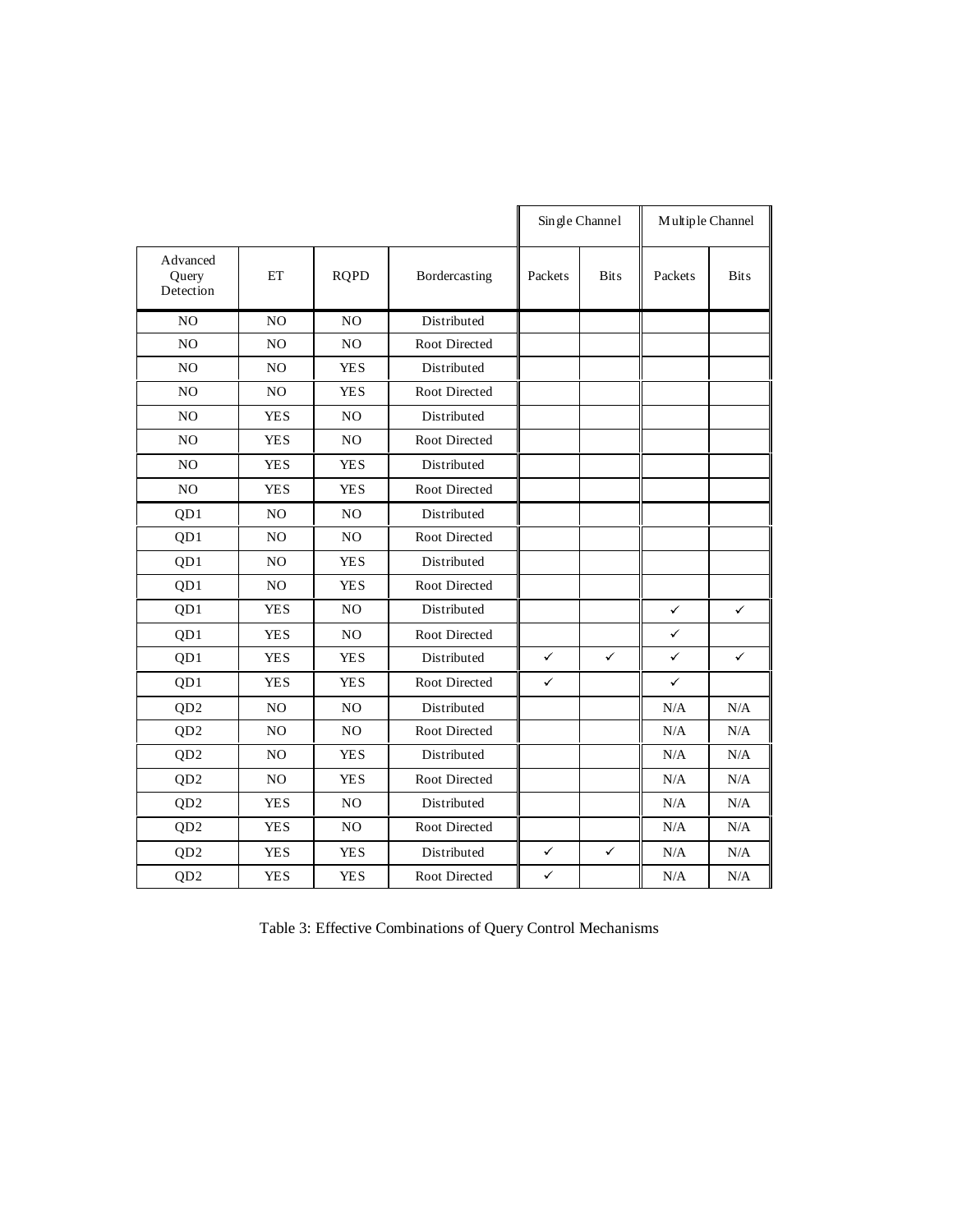#### V. PERFORMANCE RESULTS

Figure 9 illustrates the dependence of proactive intrazone control packets on the routing zone radius,  $\rho$ , for various rates of network reconfiguration. A distinction is made between the root directed bordercasting and distributed bordercasting because distributed bordercasting requires IARP to maintain an extended zone of radius  $2\rho$ -1 hops. The increase in IARP traffic resulting from the extended routing zone is shown to be quite significant. For unbounded networks with a uniform distribution of nodes, we expect the amount of intrazone control traffic per node to be  $O(\rho^2)$ . The amount of proactive routing traffic *per node* is proportional to the number of nodes that are being "tracked" in the routing zone, and the number of zone nodes is proportional to the "area"  $(\rho^2)$  of the zone. However, because our network is of finite size, the resulting boundary effect makes the dependence less than  $\rho^2$ .



Figure 9: IARP + NDP Traffic per Route Update per Node

We begin our examination of the IERP control traffic by determining the effectiveness of the 24 possible combinations of query control mechanisms. To be considered effective, we require that the amount of IERP traffic per route discovery be a decreasing function of the routing zone radius. For this evaluation, we consider traffic both in terms of IERP bits and IERP packets. IERP *bits* reflect the amount of channel capacity consumed by the *transmission* of all IERP control traffic, while the number of IERP *packets* provides a better indication of the capacity required for *pre-transmission* channel contention. The relative importance of these two criteria depends on the overall network load: channel contention becomes a stronger factor under higher network loads.

Both root directed bordercasting (RDB) and distributed bordercasting (DB) can be effective in reducing the route discovery *packet* load. However, root directed bordercasting does not reduce the route discovery's overall *bit* load. The query packet increases in length with respect to the zone radius due to the appended bordercast tree map. The savings in transmitted packets is not sufficient to offset the growing packet length.

Effective zone based route discovery requires some form of advanced query detection and early termination. Single channel networks also need RQPD to compensate for excess re-bordercasting of query packets by neighboring nodes. Multiple channel networks can achieve efficient route discovery with only QD1 and ET. The looser query control requirements are due to the fact that, in a multiple channel network, a node can focus its query forwarding to a subset of its neighbors, rather than the "all-or-nothing" alternative in single channel networks. Of course, more efficient route discovery is possible with the addition of RQPD. Since "eavesdropping" is not possible multiple channel networks, including QD2 is not possible.



Figure 10: IERP Traffic per Route Discovery per Node

Figure 10 demonstrates the extent to which the proposed query control mechanisms suppress redundant query traffic. In multiple channel networks, setting the routing zone to  $\rho = 2$  hops results in about 50% less query traffic than flooding ( $\rho = 1$ , no RQPD). The extended query detection opportunities provided by RQPD translate to an extra 10% savings in route discovery traffic. As explained earlier, ZRP's impact on single channel route discovery is not as dramatic as multiple channel route discovery.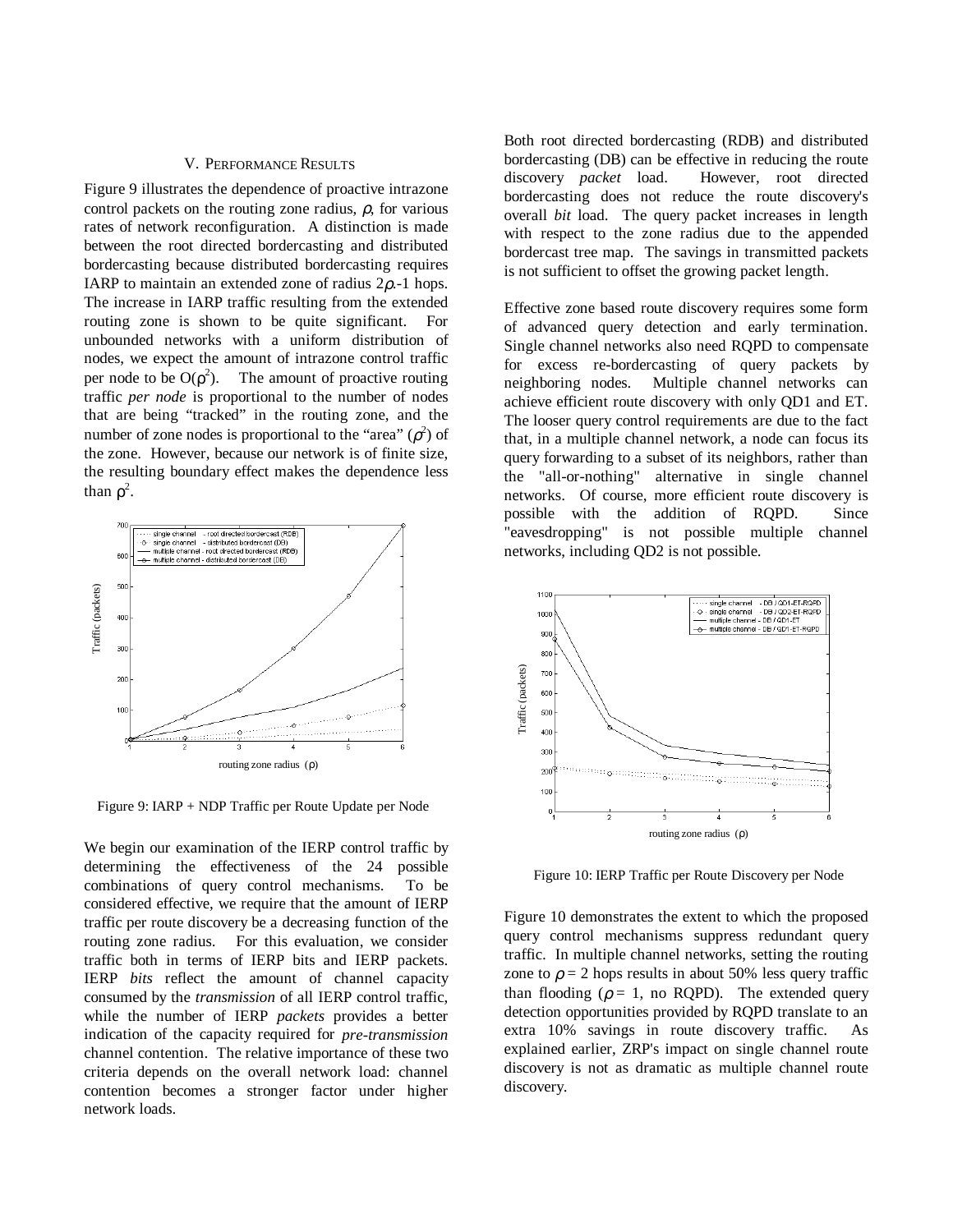

Figure 11a: Total ZRP Traffic per Node  $v = 10$  [m/s],  $R_{query} = 0.1$  [query/s] (CMR = 10 [query/km])



Figure 11b: Total ZRP Traffic per Node  $v = 10$  [m/s],  $R_{query} = 1.0$  [query/s] (CMR = 100 [query/km])



Figure 11c: Total ZRP Traffic per Node *v* = 10 [m/s], *Rquery* = 10.0 [query/s] (CMR = 1000 [query/km])



Figure 11d: Total ZRP Traffic per Node  $v = 25$  [m/s],  $R_{query} = 0.1$  [query/s] (CMR = 4 [query/km])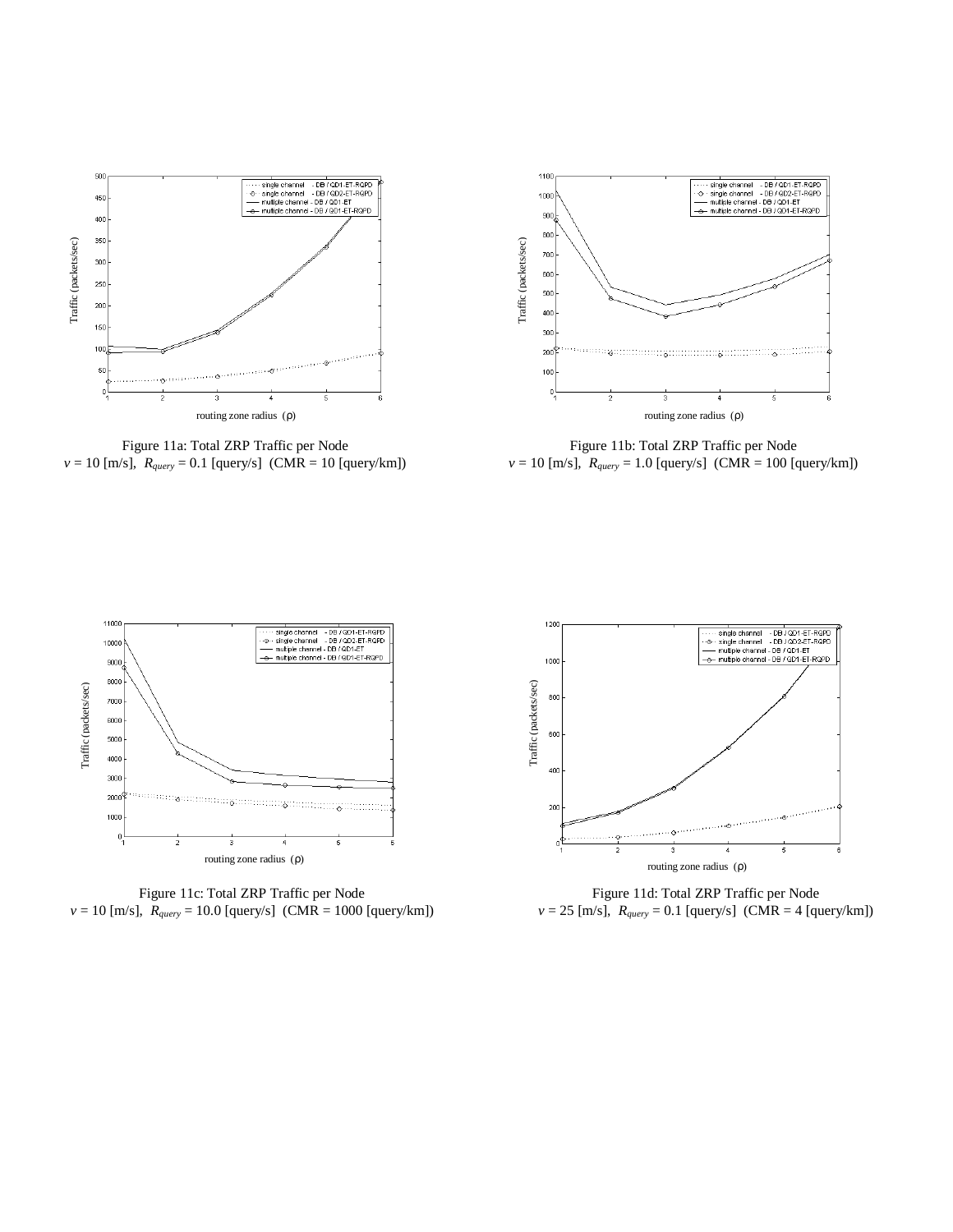

Figure 11e: Total ZRP Traffic per Node  $v = 25$  [m/s],  $R_{query} = 1.0$  [query/s] (CMR = 40 [query/km])



Figure 11f: Total ZRP Traffic per Node *v* = 25 [m/s], *Rquery* = 10.0 [query/s] (CMR = 400 [query/km])



Figure 11g: Total ZRP Traffic per Node  $v = 75$  [m/s],  $R_{query} = 0.1$  [query/s] (CMR = 1.3 [query/km])



Figure 11h: Total ZRP Traffic per Node  $v = 75$  [m/s],  $R_{query} = 1.0$  [query/s] (CMR = 13 [query/km])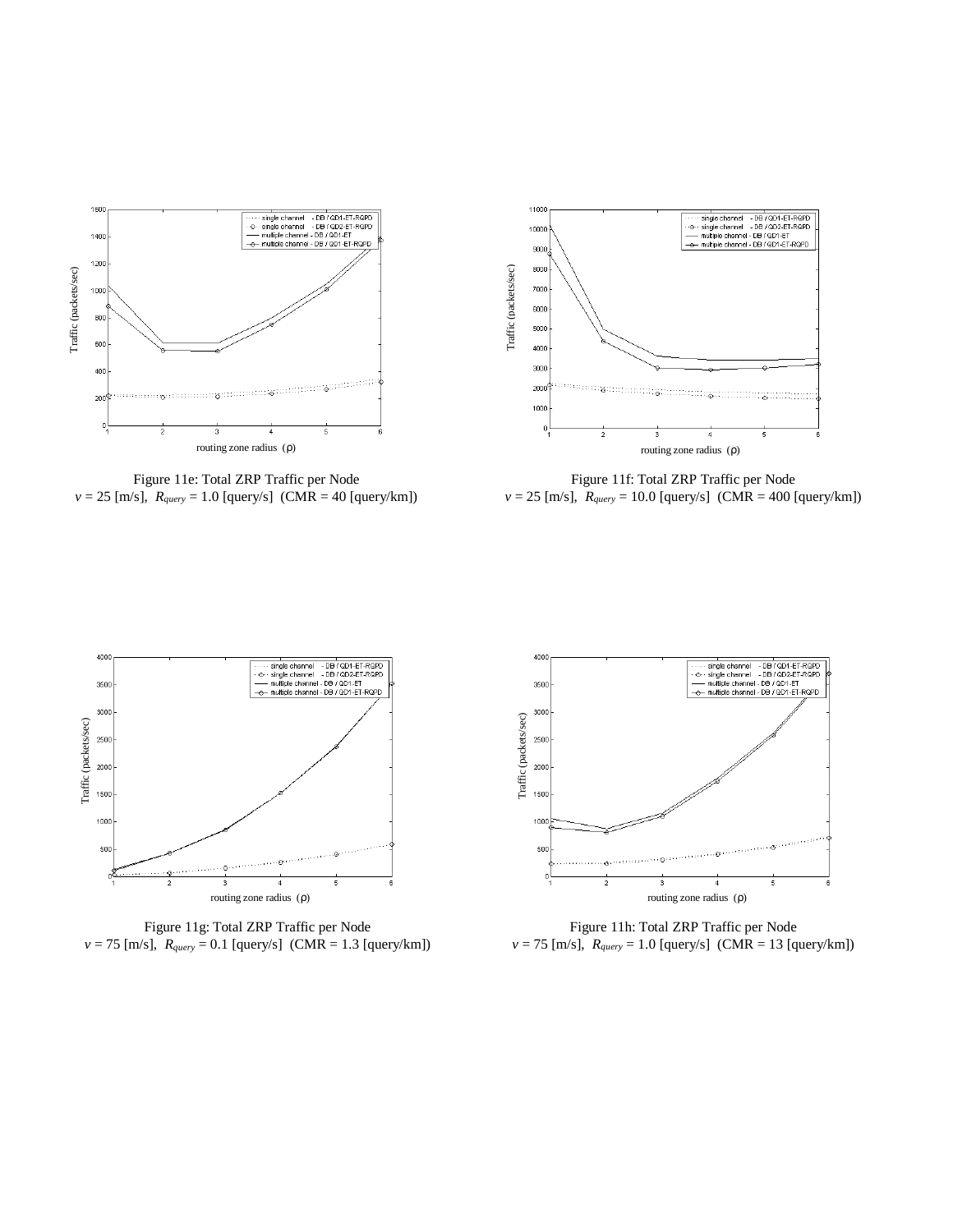

Figure 11i: Total ZRP Traffic per Node  $v = 75$  [m/s],  $R_{query} = 10.0$  [query/s] (CMR = 130 [query/km])

Increasing the zone radius from  $\rho = 1$  to  $\rho = 2$  reduces route discovery overhead by  $15\%$ <sup>9</sup>. These effective query control combinations provide further savings as the routing zone radius increases.

Having analyzed the behavior of the individual IARP and IERP components, we now focus our attention on the total ZRP control traffic (Figures 11a-11i). The amount of control traffic depends on both node mobility and route query rate. However, we can characterize the *relative* amounts of traffic based on the call to mobility ratio (CMR) (measured as the ratio of route query rate to node speed). As the CMR increases, the ZRP configuration favors larger routing zone radii. For large CMR scenarios, node mobility is relatively low and the cost of maintaining larger routing zones is justified by the resulting reduction in route discovery traffic. In contrast, lower CMR corresponds to relatively higher mobility scenarios, where routing zone maintenance becomes more costly.

In the context of multiple channel networks, a zone radius of  $\rho = 1$  hop (equivalent to flood searching) is appropriate for CMR below 15 [query/km]. For larger CMR, routing zones provide an improvement in the overall amount of routing traffic. As an example, a network with  $CMR = 100$  [query/km] (Figure 11b) has an optimal zone radius of  $\rho = 3$  hops, generating half the routing traffic of flood searching. Because bordercasting



Figure 12: Route Discovery Delay: Low Load  $v = 25$  [m/s],  $R_{query} = 1.0$  [query/sec]

has less impact for single channels, a larger CMR (30 [query/km]) is required to outperform flood searching. Again referring to the example of  $CMR = 100$ [query/km], an optimal ZRP configuration of  $\rho = 3$ outperforms purely reactive route discovery by 10%

The ZRP delay performance is heavily influenced by the use of RQPD. Without RQPD, the route discovery time depends solely on the instantaneous channel load. Compared with the average traffic load, the instantaneous traffic contains a higher percentage of reactive IERP traffic (in particular, the IERP traffic for the current route query). Thus, the zone radius that minimizes route discovery time is at least as large as the zone radius that minimizes control traffic. Comparing Figures 12 with 11e, we find that both control traffic and delay are minimized by a zone radius of  $\rho = 3$ . In this example, the ZRP responds to the route query 60% faster than purely reactive routing.

When RQPD is applied, the route discovery time mainly consists of the scheduled query processing delay. As this scheduled delay is general several times larger than the MAC layer queueing delay, the route discovery time increases and the zone radius that minimizes the route discovery time also increases. For multiple channel networks, the 10% traffic savings may not be worth the increase in delay. For example (Figure 12), an RQPD of 10 ms increases the route discovery time by as much as 300%. For single channel networks, RQPD, and its resulting latency, is not optional. However, RQPD can also serve as packet forwarding jitter (used to ease reduce channel contention and packet loss) used by many reactive routing protocols. As a result, the single channel ZRP with RQPD is capable of responding faster to a

<sup>-&</sup>lt;br>9 <sup>9</sup> We note for single channel networks,  $\rho = 1$  (with or without RQPD) is slightly more efficient than conventional flood searching. If a node receives a query from all of its known neighbors before making its forwarding decision, it will drop the packet. Flood searching in single channel networks is equivalent to  $\rho = 0$  (no neighbor discovery).